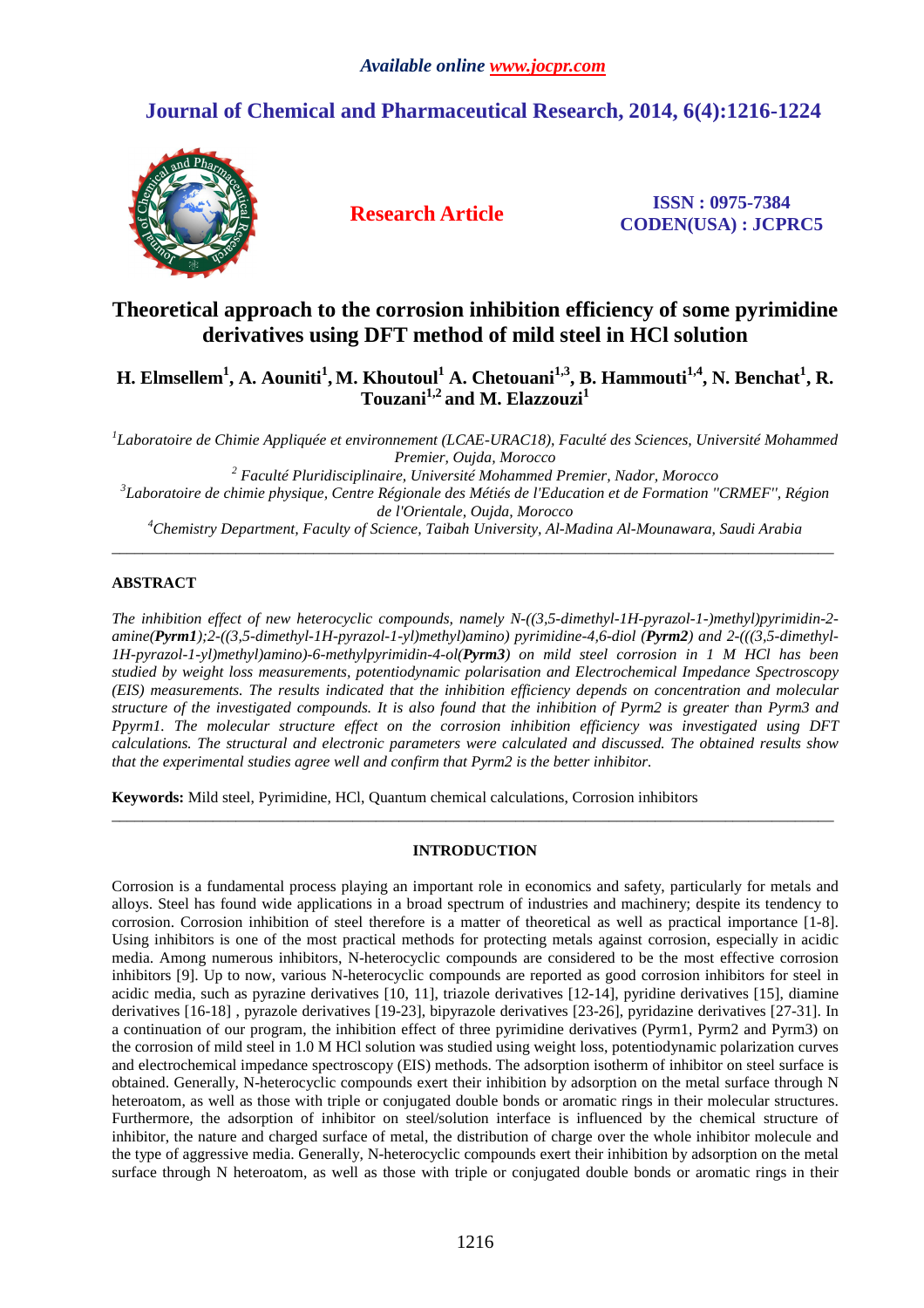molecular structures [30, 32, 33]. Furthermore, the adsorption of inhibitor on steel/solution interface is influenced by the chemical structure of inhibitor, the nature and charged surface of metal, the distribution of charge over the whole inhibitor molecule and the type of aggressive media.

*\_\_\_\_\_\_\_\_\_\_\_\_\_\_\_\_\_\_\_\_\_\_\_\_\_\_\_\_\_\_\_\_\_\_\_\_\_\_\_\_\_\_\_\_\_\_\_\_\_\_\_\_\_\_\_\_\_\_\_\_\_\_\_\_\_\_\_\_\_\_\_\_\_\_\_\_\_\_*

The aim of the present investigation was to examine the corrosion inhibition effect of new pyrimidine derivatives for mild steel in 1 M HCl.

## **2.2. Inhibitors**

Pyrm1, Pyrm2 and Pyrm3 were prepared by according to the literature procedure by condensation of one equivalent of 3,5-dimethyl-1H-pyrazol-1-yl)methanol with one equivalent of amine derivatives in acetonitril for 4 hours. The reaction was carried out at refluxed solvent under stiring. The tested compounds were characterized by IR, <sup>1</sup>H-NMR and <sup>13</sup>C-NMR and mass spectrometry. The procedure for synthesis of compounds will be sending for publication to Research on chemical intermediates and Arabian Journal of Chemistry. Fig. 1 shows all molecular structures used.



**Fig.1. Chemical molecular structures of Pyrimidine derivatives** 

## **2.3. Solutions**

The aggressive solutions of 1.0 M HCl were prepared by dilution of an analytical grade 37% HCl with double distilled water. The concentration range of inhibitors employed was  $10^{-5} - 10^{3}$  (mol/l).

### **2.2. Weight loss measurements**

Coupons were cut into  $1.5 \times 1.5 \times 0.05$  cm<sup>3</sup> dimensions having composition (0.09%P, 0.01 % Al, 0.38 % Si, 0.05 % Mn, 0.21 % C, 0.05 % S and Fe balance) used for weight loss measurements. Prior to all measurements, the exposed area was mechanically abraded with 180, 400, 800, 1000, 1200 grades of emery papers. The specimens are washed thoroughly with bidistilled water degreased and dried with ethanol. Gravimetric measurements are carried out in a double walled glass cell equipped with a thermostated cooling condenser. The solution volume is 100 cm<sup>3</sup>. The immersion time for the weight loss is 6 h at  $(308\pm1)$  K. In order to get good reproducibility, experiments were carried out in duplicate. The average weight loss was obtained. The corrosion rate (**v**) is calculated using the following equation:

$$
\mathbf{v} = \mathbf{W} / \mathbf{S} \mathbf{.} \tag{1}
$$

where W is the average weight loss, S the total area, and t is immersion time. With the corrosion rate calculated, the inhibition efficiency (Ew) is determined as follows:

$$
\text{Ew } \% = \frac{v_0 - v}{v_0} \times 100 \tag{2}
$$

where  $V_0$  and  $V$  are the values of corrosion rate without and with inhibitor, respectively.

## **2.3. Electrochemical tests**

The electrochemical study was carried out using a potentiostat PGZ100 piloted by Voltamaster soft-ware. This potentiostat is connected to a cell with three electrode thermostats with double wall. A saturated calomel electrode (SCE) and platinum electrode were used as reference and auxiliary electrodes, respectively. Anodic and cathodic potentiodynamic polarization curves were plotted at a polarization scan rate of 0.5mV/s. Before all experiments, the potential was stabilized at free potential during 30 min. The polarisation curves are obtained from −800 mV to −200 mV at 308 K. The solution test is there after de-aerated by bubbling nitrogen. Inhibition efficiency (Ep%) is defined as Equation3, where icorr(0) and icorr(inh) represent corrosion current density values without and with inhibitor, respectively.

$$
Ep\% = \frac{\text{icor}(0) - \text{icor}(\text{inh})}{\text{icor}(0)} \times 100\tag{3}
$$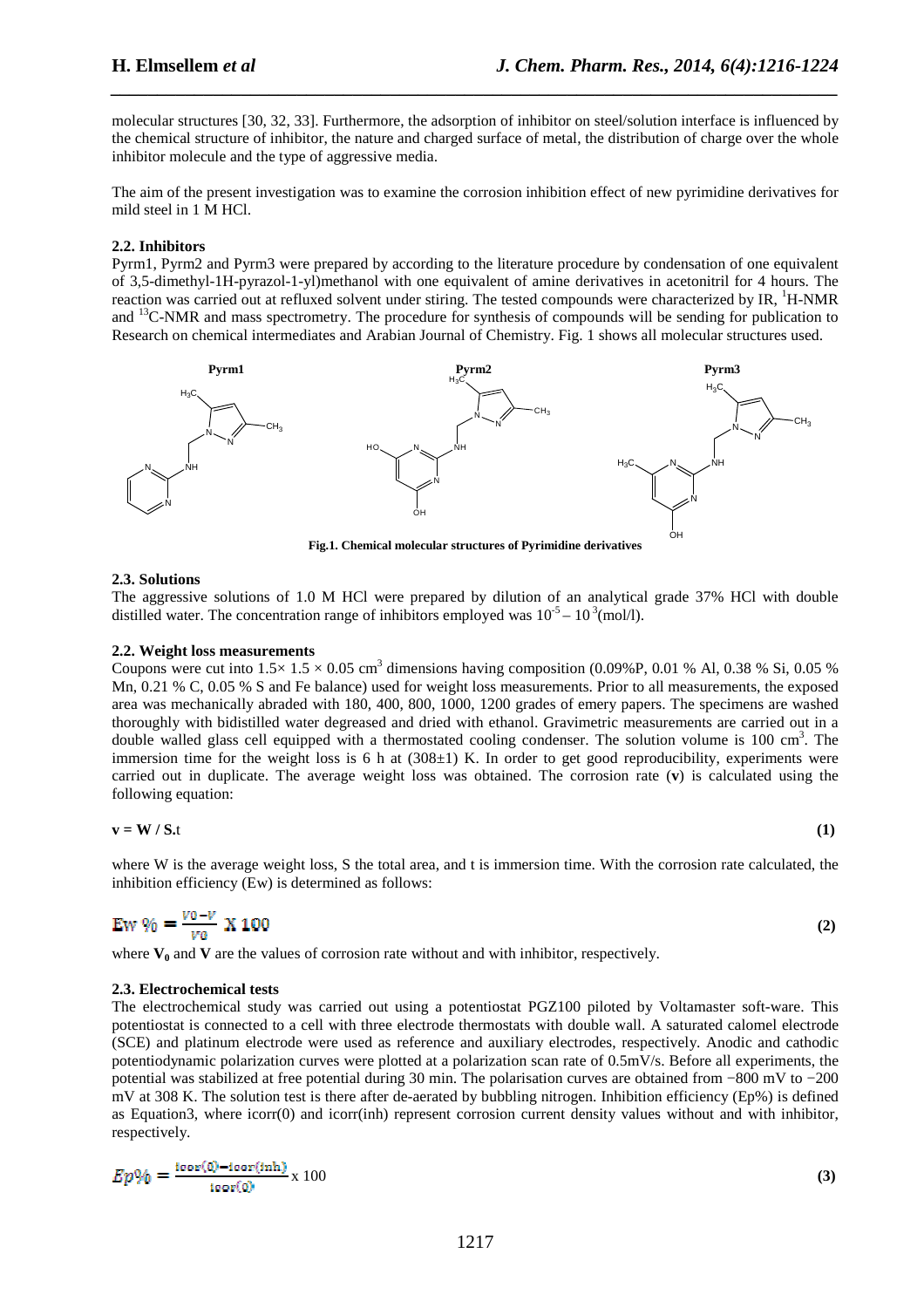The electrochemical impedance spectroscopy (EIS) measurements are carried out with the electrochemical system, which included a digital potentiostat model Voltalab PGZ100 computer at Ecorr after immersion in solution without bubbling. After the determination of steady-state current at a corrosion potential, sine wave voltage (10 mV) peak to peak, at frequencies between 100 kHz and 10 mHz are superimposed on the rest potential. Computer programs automatically controlled the measurements performed at rest potentials after 0.5 hour of exposure at 308 K. The impedance diagrams are given in the Nyquist representation. Inhibition efficiency  $(E_R\%)$  is estimated using the relation 4, where Rt(0) and Rt(inh) are the charge transfer resistance values in the absence and presence of inhibitor, respectively:

*\_\_\_\_\_\_\_\_\_\_\_\_\_\_\_\_\_\_\_\_\_\_\_\_\_\_\_\_\_\_\_\_\_\_\_\_\_\_\_\_\_\_\_\_\_\_\_\_\_\_\_\_\_\_\_\_\_\_\_\_\_\_\_\_\_\_\_\_\_\_\_\_\_\_\_\_\_\_*

$$
ER\% = \frac{\text{Rt(inh)} - \text{Rt(0)}}{\text{Rt(inh)}} \times 100
$$

**(4)**

## **2.4. Quantum chemical calculations**

The quantum theoretical calculations were carried out with the Gaussian 03 program package [34-37]. The complete geometry optimization of the pyrimidine derivatives as corrosion inhibitor was carried out at DFT (Density Functional Theory) using the hybrid functional B3LYP level taking into account the exchange and the correlation with Beck's three parameters exchange functional along with Lee et al. non-local correlation functional [19,20]. All Calculations of DFT/B3LYP theory were done using  $6-31G(d,p)$  basis set. The following quantum chemical indices were considered: the energy of the highest occupied molecular orbital (E<sub>HOMO</sub>), the energy of the lowest unoccupied molecular orbital ( $E_{LUMO}$ ),  $\Delta E = E_{LUMO} - E_{HOMO}$ , the dipole moment (µ) and total energy.

#### **RESULTS AND DISCUSSION**

#### **3.1. Weight loss measurements**

The weight loss method of monitoring inhibition efficiency is useful because of its simple application and reliability [21,22]. For the present study, the reproducibility of results obtained for both weight loss and percentage inhibition efficiency values for triplicate determination was very precise  $(\pm 5\%)$ .

Table.1 illustrates the corrosion rate of mild steel in 1.0 M HCl at 35°C in the presence of different concentrations of pyrimidine derivatives. The corrosion rate reduces after addition of the selected three pyrimidine derivatives, and decreases with the inhibitor concentration due to the fact that the adsorption coverage increases, which shields the mild steel surface efficiently from the medium. At any given inhibitor concentration, the corrosion rate follows the order:  $v(Pyrm3) < v(Pyrm1)$ , which indicates that Pyrm2 exhibits the best inhibitive performance among three pyrimidine compounds.  $E_w$  values of the examined pyrimidine derivatives follow the order:

## **Pyrm2 > Pyrm3 > Pyrm1**

#### **Table.1. Corrosion rate and inhibition efficiency in the absence and presence of Pyrimidine derivatives in 1.0 M HCl solution**

| <b>Inhibitors</b> | <b>Concentration (M)</b> | $(mg.cm^{-2} h^{-1})$ | Ew<br>(%) |
|-------------------|--------------------------|-----------------------|-----------|
| 1M HCl            |                          | 0.82                  |           |
|                   | $10^{-5}$                | 0.41                  | 50.00     |
|                   | $5.10^{-5}$              | 0.35                  | 57.32     |
| Pyrm1             | $10^{-4}$                | 0.31                  | 62.20     |
|                   | $5.10^{-4}$              | 0.23                  | 71.95     |
|                   | $10^{-3}$                | 0.14                  | 82.93     |
|                   | $10^{-5}$                | 0.19                  | 76.83     |
|                   | $5.10^{-5}$              | 0.15                  | 81.71     |
| Pyrm2             | $10^{-4}$                | 0.11                  | 86.59     |
|                   | $5.10^{-4}$              | 0.08                  | 90.24     |
|                   | $10^{-3}$                | 0.03                  | 96.34     |
|                   | $10^{-5}$                | 0.29                  | 64.63     |
|                   | $5.10^{-5}$              | 0.22                  | 73.17     |
| Pyrm3             | $10^{-4}$                | 0.18                  | 78.05     |
|                   | $5.10^{4}$               | 0.13                  | 84.15     |
|                   | $10^{-3}$                | 0.1                   | 87.80     |

#### **3.1.3. Adsorption isotherm and standard adsorption free energy**

Surface can be provided by adsorption isotherm. Several isotherms including Frumkin, Langmuir, Temkin isotherms are employed to fit the experimental data. It is found that the adsorption of studied inhibitors on steel surface obeys the Langmuir adsorption isotherm equation [2, 24, 35, 38, 39]: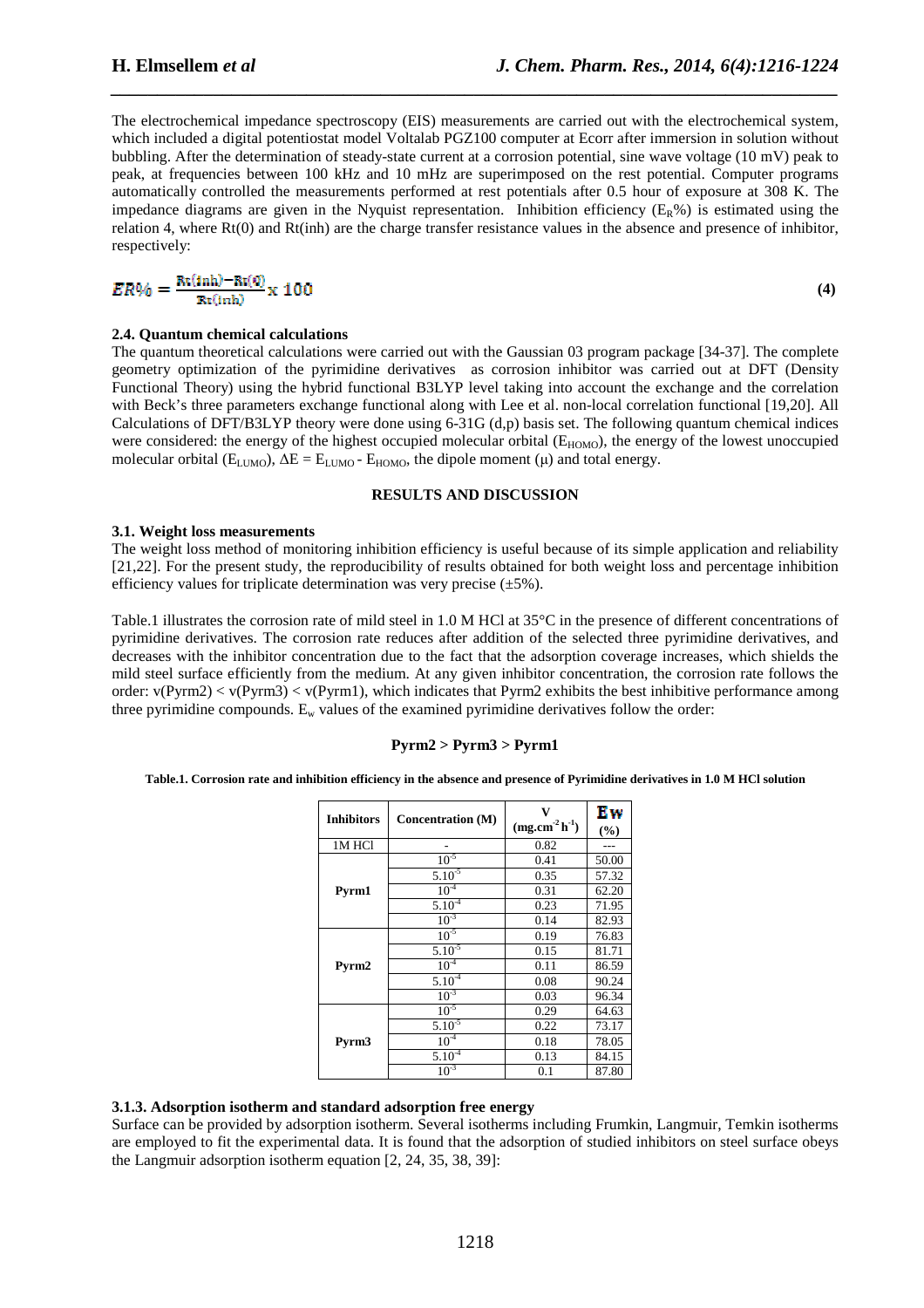$$
\frac{C}{\theta} = \frac{1}{K} + C
$$
 (5)

*\_\_\_\_\_\_\_\_\_\_\_\_\_\_\_\_\_\_\_\_\_\_\_\_\_\_\_\_\_\_\_\_\_\_\_\_\_\_\_\_\_\_\_\_\_\_\_\_\_\_\_\_\_\_\_\_\_\_\_\_\_\_\_\_\_\_\_\_\_\_\_\_\_\_\_\_\_\_*

Where C is the concentration of inhibitor, K the adsorption equilibrium constant, and  $\Theta$  is the surface coverage and expressed by the ration Ew%/100.

Plots of C/θ against c yield straight lines as shown in Fig. 2, and the corresponding linear regression parameters are listed in Table 2. Both linear correlation coefficient (r) and slope are close to 1, indicating the adsorption of three pyrimidine inhibitors on steel surface obeys Langmuir adsorption isotherm. Also, K follows the order: Pyrm2 > Pyrm3 > Pyrm1. Generally, large value of K means better inhibition performance of a given inhibitor. This is in good agreement with the values of Ew obtained fromTable.1.

The adsorption equilibrium constant (K) is related to the standard adsorption free energy ( $\Delta G^0$ ) as shown the following equation [32]:

$$
K = \frac{1}{55.5} \exp\left(\frac{\Delta \sigma^6}{RT}\right) \tag{6}
$$

where R is the gas constant (8.314 J K<sup>-1</sup> mol<sup>-1</sup>), T the absolute temperature(K), and the value 55.5 is the concentration of water in the solution.



**Fig.2. Langmuir isotherm adsorption of Pyrm1, Pyrm2 and Pyrm3 on the mild steel surface in 1.0 M HCl at 35°C** 

**Table.2. Parameters of the straight lines of c/θ–c and adsorption free energy (∆G 0 ) in 1.0 M HCl at 35°C (Weight loss method, immersion time is 6 h)** 

| <b>Inhibitors</b> | <b>Linear correlation</b><br>coefficient $(r)$ | <b>Slope</b> | $(M^{-1})$           | $\Delta G^0$<br>$(kJ \mod 1)$ |
|-------------------|------------------------------------------------|--------------|----------------------|-------------------------------|
| Pvrm1             | 0.9975                                         | 1.20         | $2.87x10^{4}$        | $-36.56$                      |
| Pvrm2             | 0.9995                                         | 1.03         | $8.71 \times 10^{4}$ | $-39.41$                      |
| Pvrm3             | 0.9998                                         | l.13         | $8.05 \times 10^{4}$ | $-39.24$                      |

The negative values of  $(\Delta G_{ads}^0)$  suggest that the Pyrimidine inhibitor was spontaneously adsorbed on mild steel– electrolyte interface. It has been reported that values of  $\Delta G_{ads}^0$  up to -20 kJ/mol are consistent with the physisorption; those around -40 kJ/mol or higher are consistent with chemisorptions [27]. In the present study, the value of  $\Delta G^0$  is found to be within the range from -39.41 to -36.56 kJ mol<sup>-1</sup>, probably means that the adsorption of each Pyrimidine inhibitor on the steel surface exhibits both physical adsorption and chemical adsorption.

#### **3.1. Potentiodynamic polarization curves**

Fig. 3 presents potentiodynamic polarization curves for mild steel in 1 M HCl containing different concentrations of Pyrm1; Pyrm2 and Pyrm3. It can be remarked that the cathodic branches exhibit well defined Tafel region. It is seen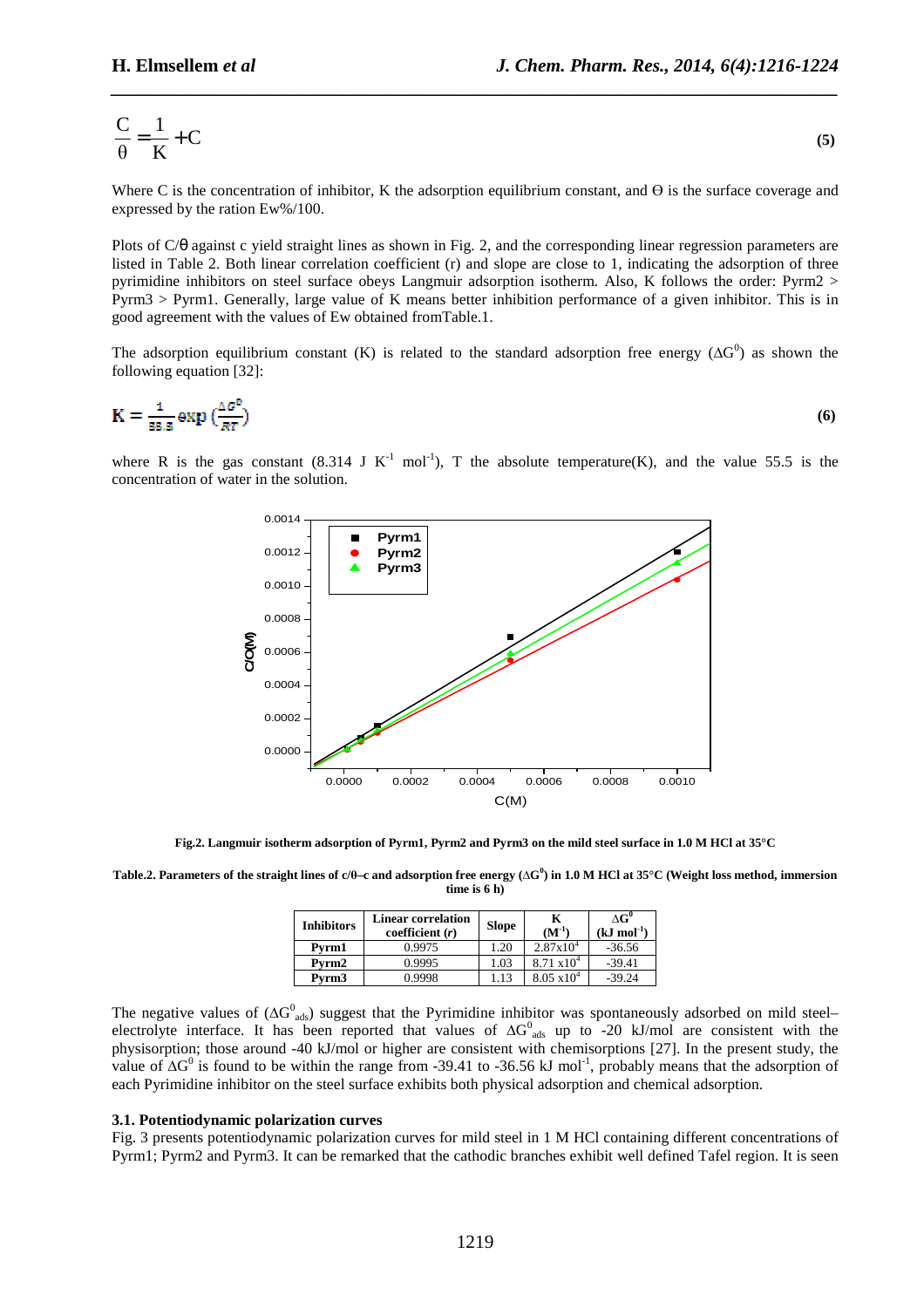also that the inhibitors addition hindered the acid attack on mild steel. Indeed, an increase in their concentrations gives a decrease in current densities [40].

*\_\_\_\_\_\_\_\_\_\_\_\_\_\_\_\_\_\_\_\_\_\_\_\_\_\_\_\_\_\_\_\_\_\_\_\_\_\_\_\_\_\_\_\_\_\_\_\_\_\_\_\_\_\_\_\_\_\_\_\_\_\_\_\_\_\_\_\_\_\_\_\_\_\_\_\_\_\_*



**Fig.3. Potentiodynamic polarization curves of mild steel in 1 M HCl at various concentration of Pyrm1; Pyrm2 and Pyrm3** 

**Table.3. Polarization parameters and corresponding inhibition efficiency for the corrosion of the mild steel in 1M HCl without and with addition of various concentrations of Pyrimidine derivatives at 35°C** 

| <b>Inhibitors</b> | <b>Concentration</b><br>(M) | $-Ecorr$<br>(mV/SCE) | $\mathbf{I}_{\text{corr}}$<br>$(\mu A/cm^2)$ | -βc | βa  | E<br>$\left( \frac{0}{0} \right)$ |
|-------------------|-----------------------------|----------------------|----------------------------------------------|-----|-----|-----------------------------------|
| <b>1M HCl</b>     |                             | 455                  | 600                                          | 173 | 113 |                                   |
|                   | $10^{-5}$                   | 461                  | 392                                          | 112 | 81  | 34.67                             |
|                   | $5.10^{-5}$                 | 463                  | 283                                          | 113 | 89  | 52.83                             |
| Pyrm1             | 10 <sup>4</sup>             | 462                  | 219                                          | 157 | 88  | 63.50                             |
|                   | $5.10^{4}$                  | 457                  | 177                                          | 117 | 84  | 70.50                             |
|                   | 10 <sup>3</sup>             | 457                  | 121                                          | 114 | 80  | 79.83                             |
|                   | $10-5$                      | 456                  | 115                                          | 155 | 108 | 80.83                             |
|                   | $5.10^{-5}$                 | 457                  | 113                                          | 150 | 113 | 81.17                             |
| Pyrm2             | $10-4$                      | 462                  | 94                                           | 168 | 102 | 84.33                             |
|                   | $5.10^{4}$                  | 459                  | 62                                           | 112 | 85  | 89.67                             |
|                   | $10^{-3}$                   | 470                  | 27                                           | 82  | 84  | 95.50                             |
| Pyrm <sub>3</sub> | $10^{-5}$                   | 455                  | 271                                          | 171 | 100 | 54.83                             |
|                   | $5.10^{3}$                  | 457                  | 206                                          | 177 | 103 | 65.67                             |
|                   | $10^4$                      | 456                  | 196                                          | 185 | 110 | 67.33                             |
|                   | $5.10^{-4}$                 | 461                  | 94                                           | 157 | 94  | 84.33                             |
|                   | $10^{-3}$                   | 458                  | 79                                           | 165 | 89  | 86.83                             |

As it is shown in Fig.3 and Table 3, cathodic polarisation curves rise to parallel Tafel lines, indicating that the hydrogen evolution reaction is activation controlled. Thus, the presence of pyrimidine compounds does not affect the mechanism of this process. The addition of molecules tested causes a decrease of the current density.

The results demonstrate that the hydrogen reduction is inhibited and that the inhibition efficiency increases with inhibitor concentration to attain 96% at  $10^{-3}$  M and 87% at  $10^{-3}$  M for Pyrm2 and Pyrm3, respectively. This result indicates that Pyrimidine derivatives act as cathodic inhibitors.

## **3.2. Electrochemical impedance spectroscopy**

In order to confirm the results extracted from polarization curve and to acquire more information about corrosion mechanisms, EIS measurements were carried out at corrosion potential. The obtained results after immersion in 1 M HCl with and without Pyrm1, Pyrm2 or Pyrm3 at different for 1/2 h are presented in Fig.4.

The values of the polarization resistance were calculated by subtracting the high frequency intersection from the low frequency intersection [2, 33, 41]. Double layer capacitance values were obtained at maximum frequency  $(f<sub>m</sub>)$ , at which the imaginary component of the Nyquist plot is maximum, and calculated using the following equation.

 $C_{dl} = 1/2\pi f_m R_t$ 

**(7)** 

with C<sub>dl</sub> Double layer capacitance ( $\mu$ F.cm<sup>-2</sup>);  $f_m$ : maximum frequency (Hz) and R<sub>t</sub>: charge transfer resistance (Ω.cm2). The impedance parameters derived from these investigations are listed in Table 3. From Fig.5, the obtained impedance diagrams (consist of one large capacitive loop), indicates that a charge transfer process mainly controls the corrosion of steel [2, 42-44]. The general shape of the curves is very similar for all samples; the shape is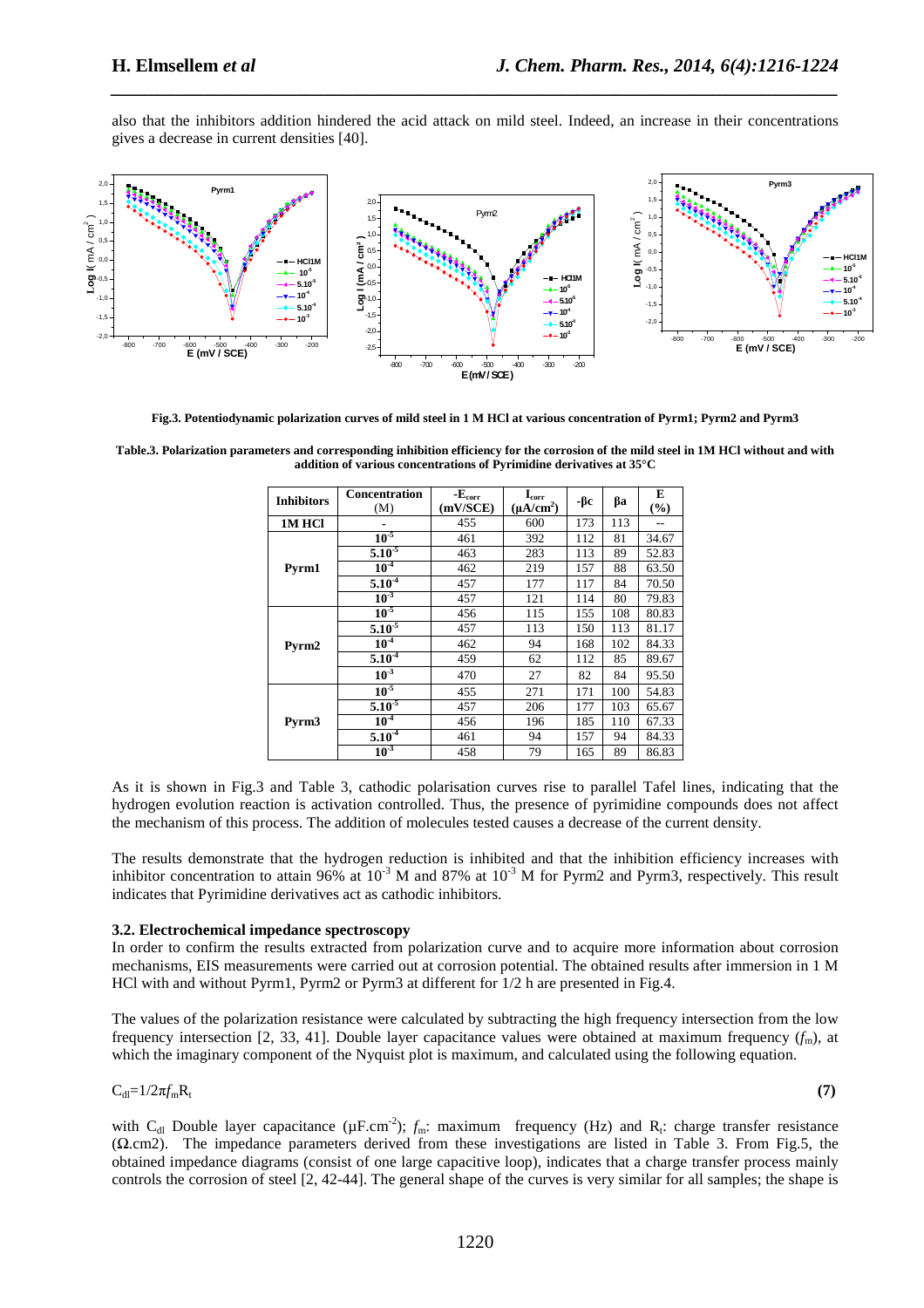maintained throughout the whole concentration, indicating that almost no change in the corrosion mechanism occurred due to the inhibitor addition<sup>[33]</sup>. The  $R_t$  values increased with the increase of the concentration of pyrimidine compounds. Values of double layer capacitance are also brought down to the maximum extent in the presence of inhibitor and the decrease in the values of Cdl follows the order similar to that obtained for Icorr in this study. The results obtained from the polarization technique in acidic solution were in good agreement with those obtained from the electrochemical impedance spectroscopy (EIS) with a small variation.

*\_\_\_\_\_\_\_\_\_\_\_\_\_\_\_\_\_\_\_\_\_\_\_\_\_\_\_\_\_\_\_\_\_\_\_\_\_\_\_\_\_\_\_\_\_\_\_\_\_\_\_\_\_\_\_\_\_\_\_\_\_\_\_\_\_\_\_\_\_\_\_\_\_\_\_\_\_\_*





**Fig.4. Nyquist plots for mild steel in 1 M HCl at various concentrations of Pyrm1; Pyrm2 and Pyrm3** 

| <b>Inhibitor</b> | <b>Concentration</b> | $\mathbf{R}_{t}$             | $\mathbf{R}_{\rm h}$         | $f_{\rm max}$ | $C_{dI}$       | E     |
|------------------|----------------------|------------------------------|------------------------------|---------------|----------------|-------|
|                  | (M)                  | $(\Omega$ .cm <sup>2</sup> ) | $(\Omega$ .cm <sup>2</sup> ) | (Htz)         | $(\mu f/cm^2)$ | (9/0) |
| 1M HCl           |                      | 14.57                        | 1.37                         | 54.64         | 200            | --    |
|                  | $10^{-5}$            | 34.66                        | 1.8                          | 34.26         | 134.1          | 57.96 |
|                  | $5.10^{3}$           | 42.1                         | 2.22                         | 31.16         | 121.4          | 65.39 |
| Pyrm1            | 10 <sup>4</sup>      | 43.12                        | 1.81                         | 31.83         | 116            | 66.21 |
|                  | $5.10^{4}$           | 49.31                        | 1.52                         | 33.54         | 96.28          | 70.45 |
|                  | $10^{-3}$            | 76.84                        | 1.75                         | 24.46         | 84.71          | 81.04 |
|                  | $10^{-5}$            | 78.76                        | 1.67                         | 15.53         | 130.2          | 81.50 |
|                  | $5.10^{-5}$          | 95.44                        | 1.58                         | 18.20         | 91.65          | 84.73 |
| Pyrm2            | $10^{4}$             | 110                          | 1.42                         | 16.77         | 86.3           | 86.75 |
|                  | $5.10^{4}$           | 116.5                        | 1.9                          | 16.18         | 84.49          | 87.49 |
|                  | $10^{-3}$            | 211.7                        | 1.63                         | 20.02         | 37.58          | 93.12 |
|                  | $10^{-5}$            | 56.90                        | 1.74                         | 30.75         | 91.02          | 74.39 |
|                  | $5.10^{-5}$          | 65.58                        | 1.75                         | 23.88         | 101.7          | 77.78 |
| Pyrm3            | 10 <sup>4</sup>      | 85.84                        | 1.94                         | 26.49         | 70.03          | 83.03 |
|                  | $5.10^{4}$           | 97.37                        | 2.63                         | 23.56         | 69.41          | 85.04 |
|                  | $10^{-3}$            | 100                          | 2.18                         | 24.41         | 65.23          | 85.43 |

**Table.4. Impedance parameter values for the corrosion of mild steel in 1M HCl** 

#### **3.6. Quantum chemical calculations**

Quantum chemical methods have already proven to be very useful in determining the molecular structure as well as elucidating the electronic structure and reactivity [36, 37]. Thus, it has become a common practice to carry out quantum chemical calculations in corrosion inhibition studies. Fig.5 shows full geometry optimization of the inhibitor molecules. The Frontier molecular orbital density distributions of all pyrimidines are presented in Fig.6.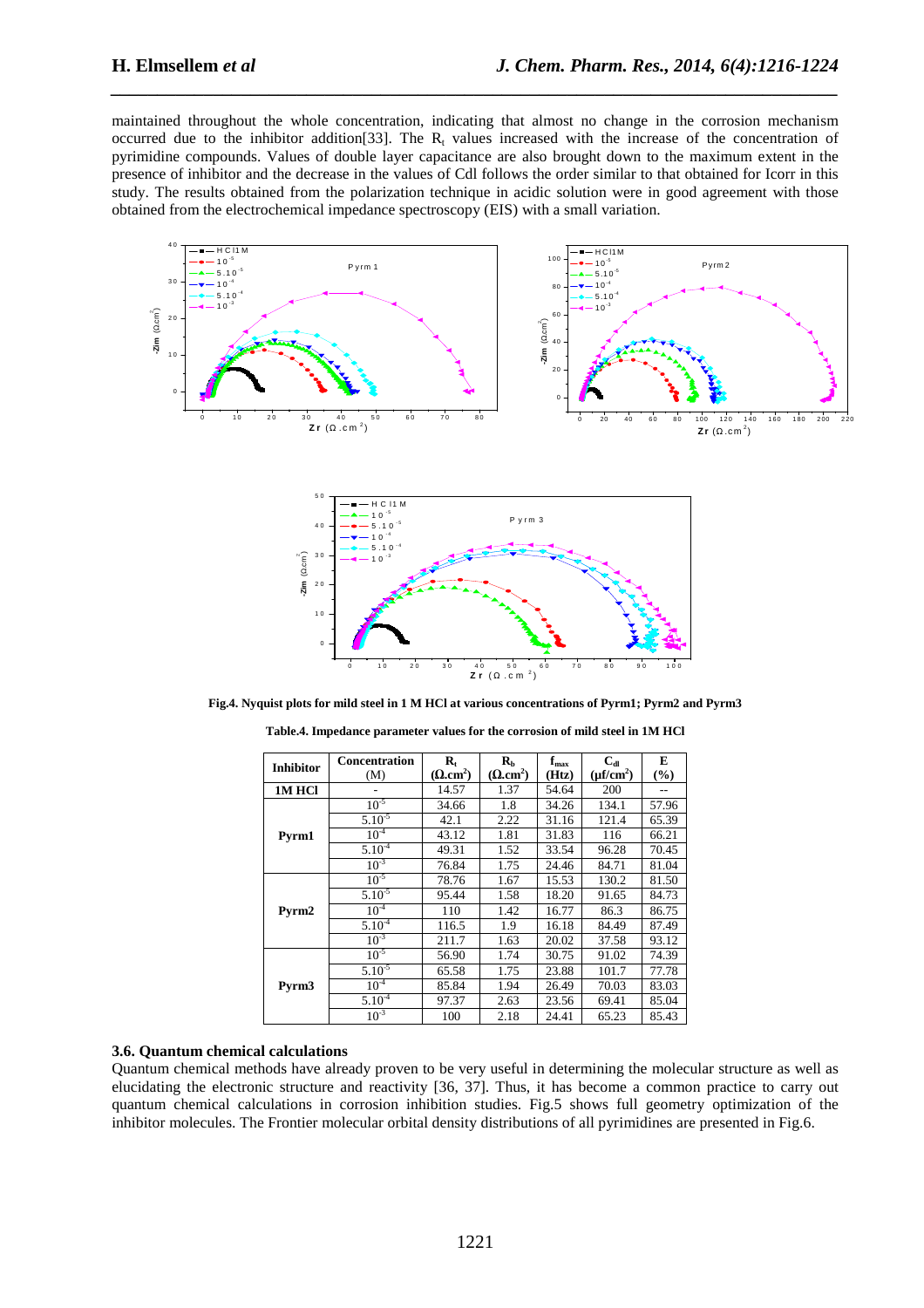

*\_\_\_\_\_\_\_\_\_\_\_\_\_\_\_\_\_\_\_\_\_\_\_\_\_\_\_\_\_\_\_\_\_\_\_\_\_\_\_\_\_\_\_\_\_\_\_\_\_\_\_\_\_\_\_\_\_\_\_\_\_\_\_\_\_\_\_\_\_\_\_\_\_\_\_\_\_\_*

**Fig.5. Optimized structures of Pyrm1, Pyrm2 and Pyrm3** 

The calculated quantum chemical parameters related to the inhibition efficiency of the studied molecules, such as the energies ( $E_{HOMO}$ ,  $E_{LUMO}$ ), the gap energy ( $\Delta E$ ) and the dipole moment ( $\mu$ ) from the inhibitor molecules to iron, are collected in Table 5. It is seen that the highest E<sub>HOMO</sub> is obtained for Pyrm2, this result is not sufficient to conclude that Pyrm2 is more efficient than Pyrm3 and Pyrm1. Therefore, the high values of E<sub>HOMO</sub> are likely to indicate a tendency of the molecule to donate electrons to appropriate acceptor molecules with low empty molecular orbital. Indeed, the excellent corrosion inhibitors are usually the organic compounds which not only give electrons to the unoccupied orbital of metal, but also to accept free electrons from it [2, 34, 37].

| <b>Quantum parameters</b> | Pvrm1      | Pyrm2      | Pyrm <sub>3</sub> |
|---------------------------|------------|------------|-------------------|
| $E_{HOMO}$ (eV)           | $-0.330$   | $-0.311$   | $-0.312$          |
| $E_{LUMO} (eV)$           | $-0.197$   | $-0.135$   | $-0.160$          |
| $\Delta$ Egap (eV)        | 0.133      | 0.176      | 0.152             |
| u (debye)                 | 2.5417     | 1.3422     | 2.4772            |
| TE (u.a.)                 | 0.18273211 | 0.05503130 | 0.11541051        |

| <b>Inhibitors</b> | <b>HOMO</b> | LUMO |
|-------------------|-------------|------|
| Pyrm1             |             |      |
| Pyrm2             |             |      |

# **Table.5. Calculated quantum chemical parameters of the studied compounds**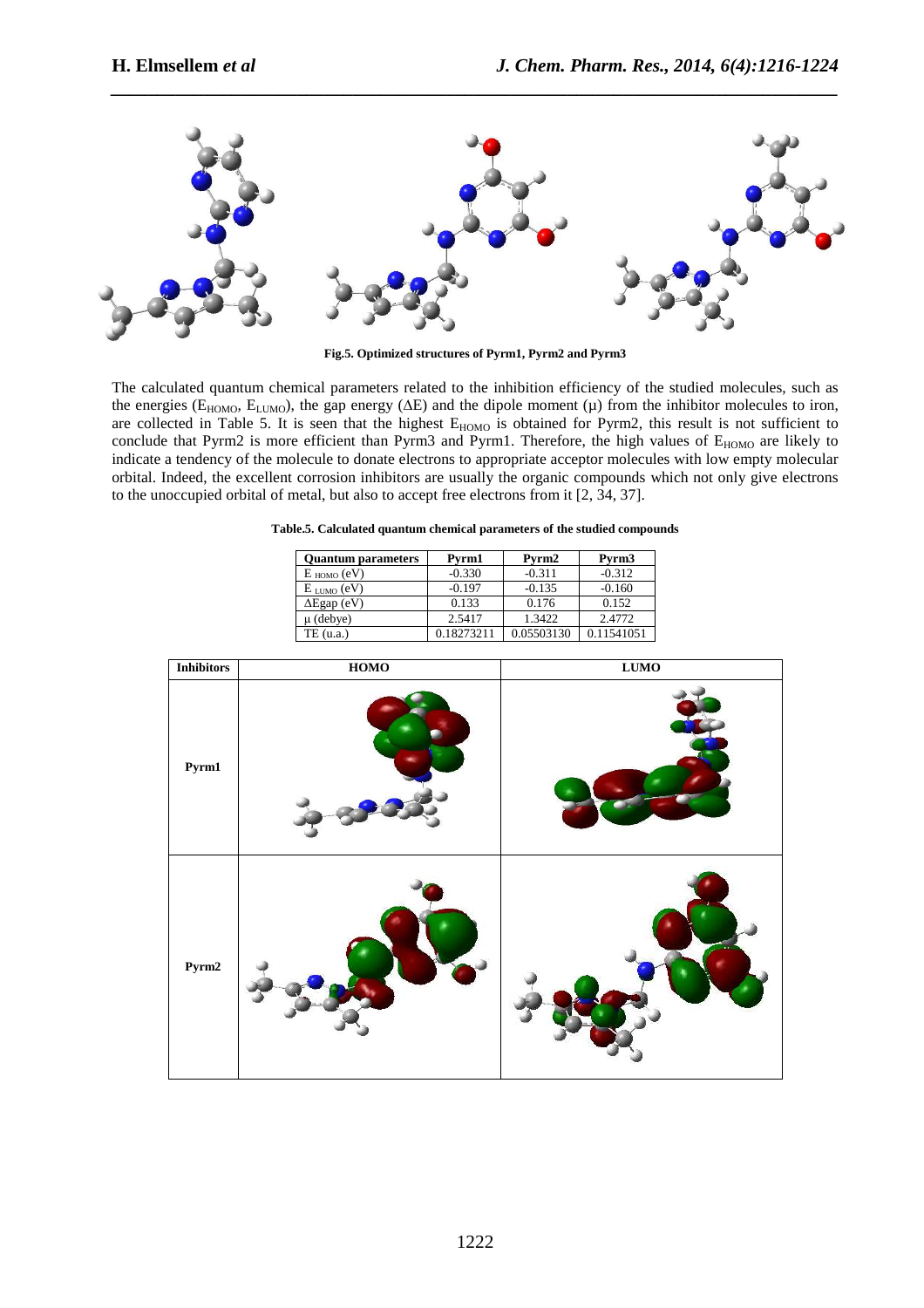

**Fig.6. The frontier molecular orbital density distribution of three Pyrimidine derivatives** 

The dipole moment  $(\mu)$  provides information on the polarity of the whole molecule. High dipole moment values are reported to facilitate adsorption by influencing the transport process through the adsorbed layer. Several authors have stated that the inhibition efficiency increases with dipole moments values. On the other hand, literature survey reveals that many irregularities appear in the correlation of dipole moments with inhibition efficiency [36, 45-47].

### **CONCLUSION**

The inhibition efficiency of mild steel corrosion in 1 M HCl by pyrimidine derivatives has been investigated using electrochemical measurement, weight loss measurements and quantum chemical calculations. The following conclusions were drawn from this study:

1. Reasonably good agreement was observed between potentiodynamic polarization, electrochemical impedance spectroscopy and weight loss techniques.

2. The corrosion inhibition efficiency decreased in the order of pyrimidine derivatives Pyrm2 > Pyrm3 > Pyrm1. Their corrosion inhibition efficiencies increased with increasing inhibitor concentration.

3. A good correlation was found between the quantum chemical parameter  $E_{HOMO}$  and inhibition efficiency. This can be explained by the fact that Pyrm2 compound can give and receive electrons from the metal and these processes reinforce the adsorption of Pyrm2 molecules on metallic surface.

4. Pyrimidine compounds were found to be cathodic-type inhibitors.

5. The density distributions of the frontier molecular orbital (HOMO and LUMO) show that Pyrm1, Pyrm2 and Pyrm3 adsorb through the actives centres nitrogen and  $\pi$  electrons of the Pyrimidine ring.

6. Both physisorption and chemisorptions seemed to contribute to the adsorptive behaviour of the inhibitor and Adsorption process obeyed Langmuir adsorption isotherm.

## **REFERENCES**

[1] Patel A.S, Panchal V.A, Trivedi P.T and Shah N.K *Portugaliae Electrochimica Acta* **2012**, 30(3): 163-175

[2] Belfilali I, Chetouani A, Hammouti B, Aouniti A, Louhibi S, Al-Deyab SS. *International Journal of Electrochemical Science* **2012**, 7: 3997-4013

[3] Zarrok H, Zarrouk A, Salghi R, Oudda H, Hammouti B, Ebn Touhami M, Bouachrine M and Boukhris S, *Portugaliae Electrochimica Acta.* **2012**, 30(6): 405-417

[4] Bentiss F, Lebrini M, Chihib NE, Abdalah M, Jama C, Lagrenee M, Al-Deyab SS*, et al. International Journal of Electrochemical Science* **2012**, 7: 3947-3958

[5] Benabdellah M, Hammouti B, Warthan A, Al-Deyab SS, Jama C, Lagrenee M, Bentiss F. *International Journal of Electrochemical Science* **2012**, 7: 3489-3500

[6] Suraj B. Ade, Deshpande M. N and Kolhatkar D. G , *Journal of Chemical and Pharmaceutical Research*, **2012,** 4(2):1033-1035

[7] Shanmugam Rajendran, Thangavelu C and Annamalai G, *Journal of Chemical and Pharmaceutical Research,* **2012**, 4(11):4836-4844

[8] Aljohani TA, Hayden BE, Anastasopoulos A. *Electrochimica Acta* **2012**, 76: 389-393

[9] El Ouali I, Chetouani A, Hammouti B, Aouniti A, Touzani R, El Kadiria S and Nlate S, *Portugaliae Electrochimica Acta* **2013**, 31(2): 53-78

[10] Marei M. Elajaily, Fatma I. Abdullah, Ramadan A. Akasha and Mohamed S. Suliman, *Journal of Chemical and Pharmaceutical Research,* 2013, 5(12):1144-1151

[11] Bouklah M, Attayibat A, Kertit S, Ramdani A, Hammouti B. *Applied Surface Science* **2005**, 242: 399-406